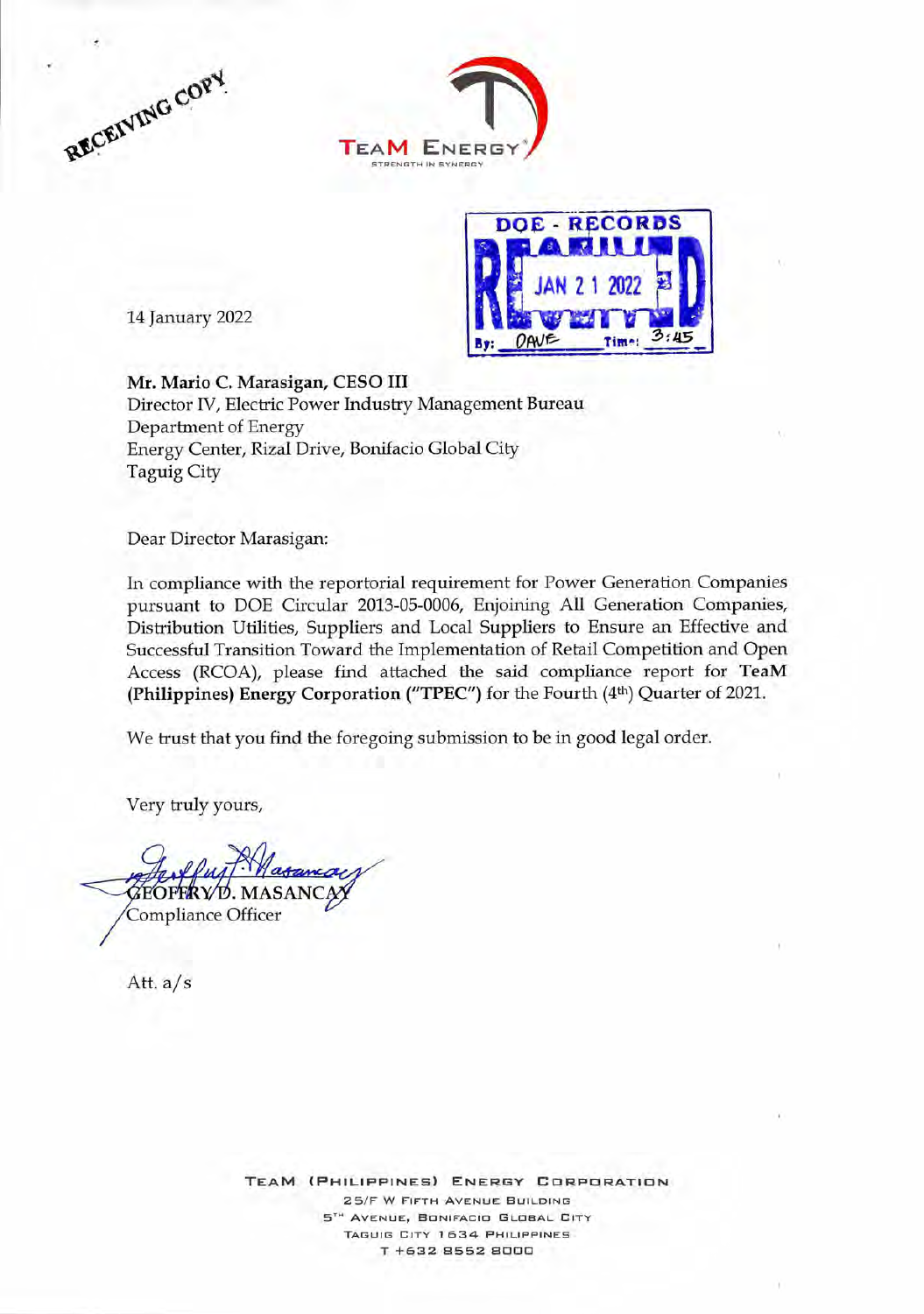ANNEX "A-2"

## SUPPLIERS' AND LOCAL SUPPLIERS' COMPLIANCE FORM Pursuant to DOE Circular No. DC 2013-05-0006, dated 06 May 2013

Reportorial Requirements for Suppliers and Local Electricity Suppliers on RCOA Implementation For The 4<sup>th</sup> Quarter of 2021

Note: To be accomplished by a duly authorized focal person and/or designated WESM Compliance Officer

 $\frac{1}{\left\vert \Psi \right\vert }\left\vert \Psi \right\vert =0.$ 

|                                     |                               |                             |                                                                                                                 | Part I. Company Profile                                                                                                                                                                |                                                        |                                                                                              |                          |                                                           |  |
|-------------------------------------|-------------------------------|-----------------------------|-----------------------------------------------------------------------------------------------------------------|----------------------------------------------------------------------------------------------------------------------------------------------------------------------------------------|--------------------------------------------------------|----------------------------------------------------------------------------------------------|--------------------------|-----------------------------------------------------------|--|
| Name of RES/LRES                    |                               |                             | TeaM (Philippines) Energy Corporation                                                                           |                                                                                                                                                                                        |                                                        |                                                                                              |                          |                                                           |  |
| Contact Person                      |                               |                             | Geoffry DL. Masancay                                                                                            |                                                                                                                                                                                        |                                                        |                                                                                              |                          |                                                           |  |
| Position/Designation                |                               |                             | Compliance Officer                                                                                              |                                                                                                                                                                                        |                                                        |                                                                                              |                          |                                                           |  |
| Office Address                      |                               |                             | 25 <sup>th</sup> Flr. W Fifth Ave. Bldg., 5 <sup>th</sup> Ave., Bonifacio Global City, Taguig City, Philippines |                                                                                                                                                                                        |                                                        |                                                                                              |                          |                                                           |  |
| License/Certificate No.             |                               |                             | RES License no. RES-01-2017-002                                                                                 |                                                                                                                                                                                        |                                                        |                                                                                              |                          |                                                           |  |
| Telephone No.: 8552 8000            |                               |                             | Fax No: 8828 8000                                                                                               |                                                                                                                                                                                        |                                                        | Email Address:<br>Geoffry.Masancay@teamenergy.ph                                             |                          |                                                           |  |
|                                     |                               |                             |                                                                                                                 | Part II. Supply Portfolio                                                                                                                                                              |                                                        |                                                                                              |                          |                                                           |  |
| Supply Portfolio                    | Resource<br>Type <sup>1</sup> | Contracted<br>Capacity (MW) |                                                                                                                 | Contracted<br>Energy (MWH)                                                                                                                                                             | <b>Contract Price</b><br>(P/kWh)                       | Contract Duration                                                                            |                          | Generator is<br>Affiliated to the<br>RES/LRES<br>(Yes/No) |  |
| 1. Sual Power Plant                 | Coal                          | 218 MW*                     |                                                                                                                 | Based on 218 MW                                                                                                                                                                        | Per Energy<br>Conversion<br>Agreement                  | 25 years or until 2024 unless<br>extended under the Energy<br><b>Conversion Agreement</b>    |                          | Yes                                                       |  |
| 2. Pagbilao Power Plant             | Coal                          | 35 MW                       |                                                                                                                 | Based on 35 MW                                                                                                                                                                         | Per Energy<br>Conversion<br>Agreement                  | 25 years or until 2025<br>Yes<br>unless extended under<br>the Energy Conversion<br>Agreement |                          |                                                           |  |
| 3. Pagbilao Power<br>Plant (Unit 3) | Coal                          |                             | 194.2MW                                                                                                         |                                                                                                                                                                                        |                                                        | 25 years                                                                                     |                          | Yes                                                       |  |
| Total                               |                               |                             | 447.2 MW                                                                                                        |                                                                                                                                                                                        |                                                        |                                                                                              |                          |                                                           |  |
|                                     |                               |                             |                                                                                                                 | *based on nameplate rating per DOE Certificate of Accreditation 2000-10-57 of the two units less contracted capacity of TSC<br>Part III. Capacity Allocation for Contestable Customers |                                                        |                                                                                              |                          |                                                           |  |
| Contestable Customers               |                               |                             | Capacity<br>(MW)                                                                                                | Energy<br>(MWH)                                                                                                                                                                        | Contract Price (P/kWh)                                 |                                                                                              | <b>Contract Duration</b> |                                                           |  |
| $T_{\rm c}$                         |                               |                             |                                                                                                                 |                                                                                                                                                                                        | Base Rate+Fuel Rate+Market Cost                        |                                                                                              | Minimum of one year      |                                                           |  |
| $2. \,$                             |                               |                             |                                                                                                                 |                                                                                                                                                                                        | Base Rate+Fuel Rate+Market Cost                        |                                                                                              | Minimum of one year      |                                                           |  |
| 3.                                  |                               |                             |                                                                                                                 |                                                                                                                                                                                        | Base Rate+Fuel Rate+Market Cost                        |                                                                                              |                          | Minimum of one year                                       |  |
| 4.                                  |                               |                             |                                                                                                                 |                                                                                                                                                                                        | Base Rate+Fuel Rate+Market Cost                        |                                                                                              |                          | Minimum of one year                                       |  |
| 5.                                  |                               |                             |                                                                                                                 |                                                                                                                                                                                        | Base Rate+Fuel Rate+Market Cost                        |                                                                                              |                          | Minimum of one year                                       |  |
| 6.                                  |                               |                             |                                                                                                                 |                                                                                                                                                                                        | Base Rate+Fuel Rate+Market Cost                        |                                                                                              |                          | Minimum of one year                                       |  |
| 7.                                  |                               |                             |                                                                                                                 |                                                                                                                                                                                        | Minimum of one year<br>Base Rate+Fuel Rate+Market Cost |                                                                                              |                          |                                                           |  |